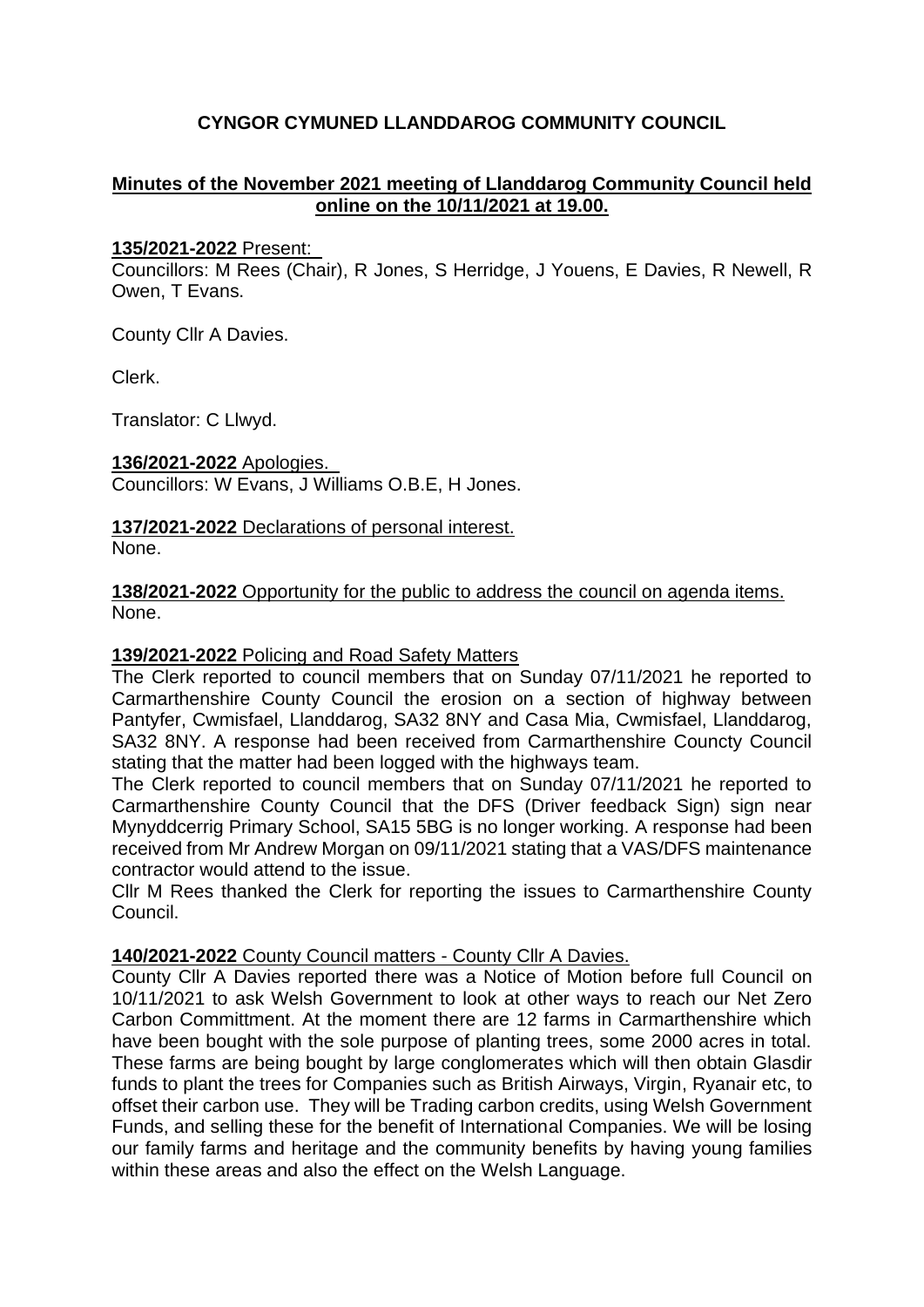Congratuations were given to the Council for obtaining £34 million to finish the Tywi Valley Cycle Path and create a Hub in Carmarthen Town Centre. An additional £3 Million was also obtained for smaller projects within the County.

County Cllr A Davies reported that she had attended the following meetings during the past month:

- 1) Governors meetings for Nantgaredig and Llanddarog Schools. Also asked Angharad Llywarch of Llanddarog School to be my "Mini Me". We've filmed a short video in Welsh and English to launch Prosiect Zero Sir Gar.
- 2) A member of the panel for the appointment of Head of Place and Sustainability.
- 3) Attended a public meeting in Cwrt y Cadno and Llanstephan to discuss the family farms and tree situation.
- 4) Had a meeting with a delegation of Fishermen who are concerned with the state of the Tywi and Cothi Rivers. They blamed farmers and wanted the NVZs consulation and legislation to continue.
- 5) Presided as Chair at the TyIsha Project meeting and there have been many exciting developments with this.
- 6) Updates with the 10 Towns project Smart Town Wifi will allow the busneses to open and use the data which is available to make business decisions which are appropriate to them. There are also electric charging points being put into the 10 towns.
- 7) Locally There are three empty properties which are being renovated and hopefully will be put back on the market within the next few months.

Cllr R Jones enquired if there had been any negative feedback on the new sign on the A40 near the slip road in Johnstown as it was very difficult to notice from certain directions. County Cllr A Davies reported that the Welsh Government projerct had received negative feedback but that the sign had been passed for planning by Carmarthenshire County Council.

Cllr R Jones enquired about the new Vehicle charging points in Crosshands. County Cllr A Davies stated that the project which is the first of it's kind in Wales had been completed but not officially opened as of yet. The vehicle charging points have solar panels to help reduce energy costs as well as Battery storage. There are 2 x ultra fast charging points and 2 x rapid charging points. It will take a duration of 20min to fully charge a vehicle. New signs will be located next to the highway to inform drivers of the new location.

Cllr R Newell enquired if there were any updates on the proposed cycle path from The Mansel Arms – Porthyrhyd. County Cllr A Davies reported that Jonathan Edwards MP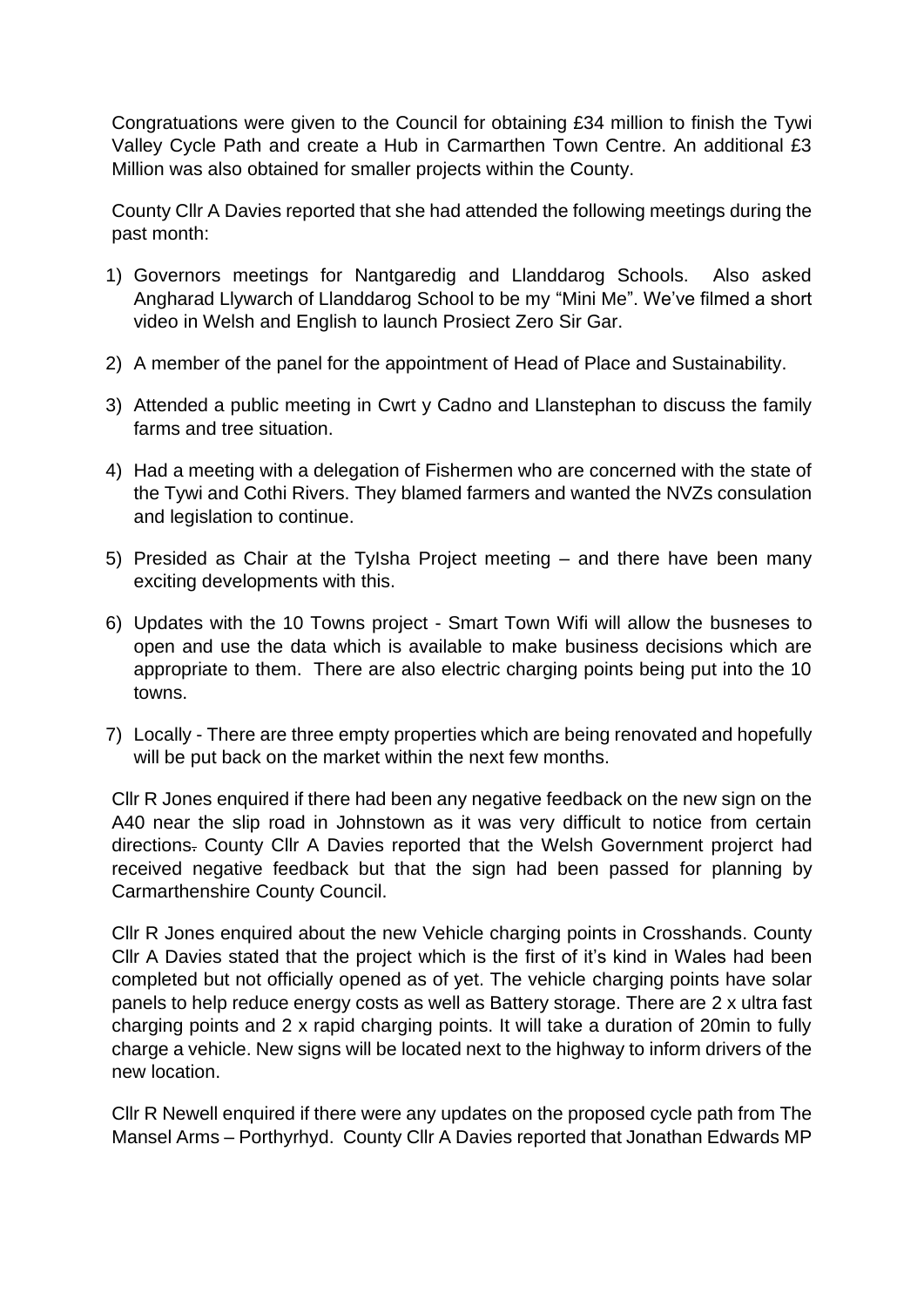and herself had been working tirelessly with Actif Travel to resolve the situation which will be funded by the Welsh Government.

## **141/2021-2022** Chairman's Report.

Cllr M Rees reported that she had received a letter from the Evans family at Coedhirion Farm expressing their gratitude for refurbishing the Gwili Evans bench in Llanddarog. Cllr M Rees announced that on Sunday 14/11/2021 a Remembrance Service is to be held at St. Twrog Church, Llanddarog at 09.30 and by Mynyddcerrig War Memorial at 13.00. Poppy wreaths have been purchased for the occasion.

Cllr M Rees announced that on 27/11/2021 a fundraising event will be held at St. Twrog Church, Llanddarog from 10.00 – 13.00 to help raise money to build a library in the Congo. Entry will be £3.00.

### **142/2021-2022** Confirmation and signing of the Minutes of the Council Meeting 13/10/2021.

It was **resolved** to confirm the minutes for 13/10/2021 and for the clerk to deliver the minutes to the Chair for signing on 13/11/2021. Proposed by Cllr R Jones and seconded by Cllr S Herridge.

### **143/2021-2022** Matters arising from the above minutes.

The Clerk informed council members that all matters to **resolve** had been actioned and if correspondence had been received, a copy of the Email had been sent to each member for information.

The Clerk announced that no correspondence had been received from Carmarthenshire County Council regarding the issue at Whitlera Farm, Porthyrhyd but that the highway was clean when he passed on 02/11/2021.

The Clerk reported that he had received a telephone call from the community member discussed in the October meeting on 13/10/2021 thanking him for his assistance in resolving his issues. The Clerk thanked County Cllr A Davies for her support regarding this matter.

County Cllr A Davies and Cllr R Newell confirmed that the posts at the glass recycling compound in Mynyddcerrig had been repaired by Carmarthenshire County Council.

### **144/2021-2022** To note correspondence or to list for consideration at a forthcoming council meeting.

Cllr R Jones enquired about the following email received on 03/11/2021:

## **LOCAL GOVERNMENT AND ELECTIONS (WALES) ACT 2021**

## **SECTION 47 MULTI-LOCATION MEETINGS**

One Voice Wales is aware of the concerns of many councils about the impact of this Section of the Act that relates to multi-location meetings. Specifically, these concerns relate to the cost involved in meeting these new requirements, poor broadband reception in certain parts of Wales as well as the practical difficulties involved in ensuring that premises used for meetings can support telephone or video conferencing.

In order to enable myself and the OVW Chair to effectively pursue our current dialogue with the Minister for Finance and Local Government and her civil servants in relation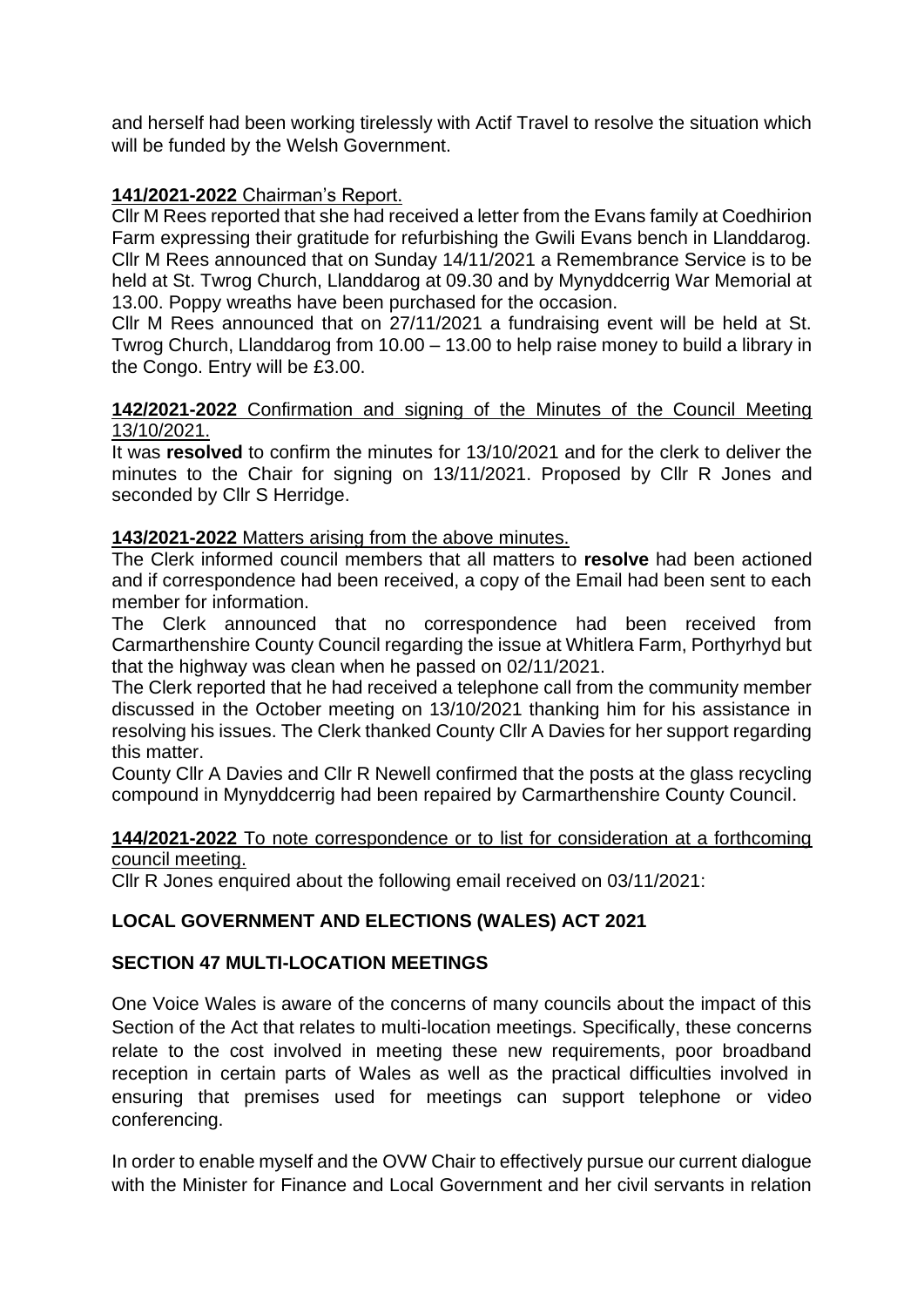to Section 47 of the Act you are invited to complete an online survey which will assist me in fully understanding the issues being faced by the sector. Research data of this kind can be very influential in pursuing sector specific issues, but this will require your support in responding to this survey.

The Clerk reported that he had completed the survey on behalf of the Community Council to the best of his knowledge.

Cllr R Jones enquired about the following email received on 29/09/2021 from the Welsh language Society and forwarded to all council members. Please see email below:

"*Osian Jones, a member of Cymdeithas yr Iaith, plans to cycle from Caernarfon to Cardiff between 11 and 13 November to highlight the housing crisis affecting communities across Wales.*

*Attached is a copy of a letter (See below) that Osian will carry from Caernarfon to Cardiff. It would be much appreciated if you would discuss the letter at your next meeting and let us know as soon as possible if you are happy for us to add your name to the letter. You can do that as a council or individual councilors can also add their names.*

*Osian will present the letter - with the names of all signatories - to a representative of the Welsh Government as part of a Wales for Sale rally held outside the Welsh Parliament on Saturday, 13 November.*

*We very much hope you will support this application and I look forward to hearing from you soon. Thank you*".

Copy of letter:

### **Request from Welsh communities for our Government to control the housing market**

"*Dear Mr Drakeford and Welsh Government Cabinet - 13/11/21*

*We very much hope that this letter reaches you safely after a long bike ride all the way from the town of Caernarfon.*

*During the trip, the letter has visited some of the poorest communities in Wales economically, but as you know are very culturally and linguistically rich communities. These are some of the only communities in the world, where Welsh is spoken and used as a community language, that adds extra importance to the future of these communities.*

*As you know (and we thank you for acknowledging that a problem exists), the future of these communities is under real threat, due to the numbers of second and holiday homes. For us, a situation where some can afford to buy a second or third house,*  while others who wish to live in Welsh speaking communities cannot buy or rent a *home, is unacceptable. We sincerely hope that you as our First Minister, and as someone who has fought all your life against social injustice, agree that this kind of situation is completely unacceptable.*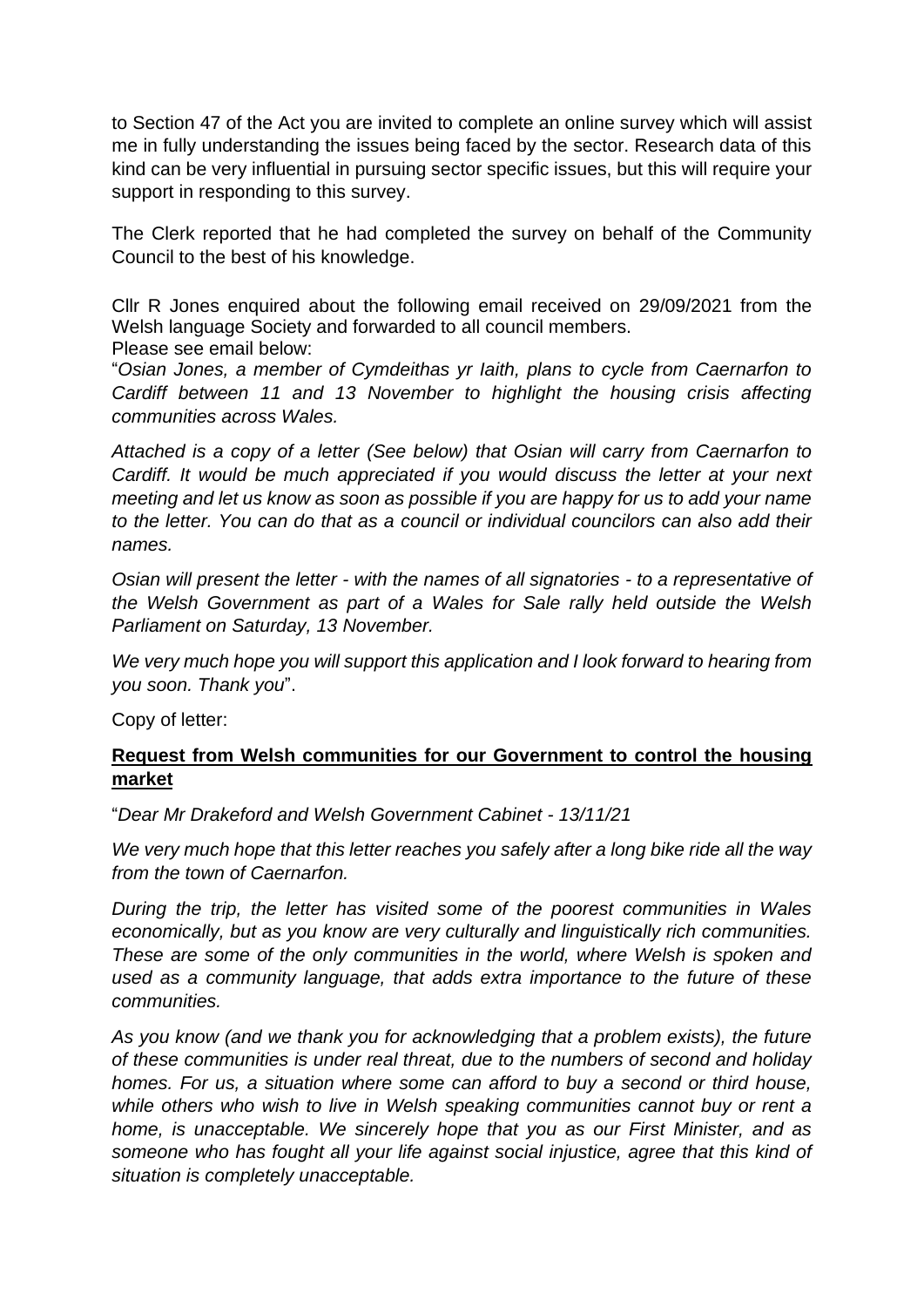*There has been a demand for nearly half a century for action to manage the housing market and empower local communities to secure homes and a future for their people. For a decade our Parliament has had the power to legislate. We ask that you finally use that power to secure justice for our communities - rather than confining ourselves to minor reforms of an essentially unjust regime*

*We have put our name on the letter as councilors serving our communities and counties"*.

The letter was discussed by Council members and no objections were raised as second homes were not a particular issue within the community. **Resolved** to note.

### **145/2021-2022** Planning.

None.

## **146/2021-2022** Payments.

The below payments were certified in the October monthly meeting and **ratified** in the November monthly meeting. Copies of invoices sent to all members electronically prior to payment for authorisation. Proposed by Cllr R Jones and seconded by Cllr S Herridge.

| <b>Method of</b><br><b>Payment</b> | <b>Date</b> | <b>Suppliers &amp; Details</b>  | Sum £ inc<br><b>VAT</b> |
|------------------------------------|-------------|---------------------------------|-------------------------|
| Online                             | 26/10/2021  | <b>WCVA Inv - 558</b>           | 21.30                   |
| Online                             | 26/10/2021  | J.G Evans - October Payroll     | 342.94                  |
| Online                             | 26/10/2021  | HMRC PAYE - Period 7            | 89.80                   |
|                                    |             | Royal British Legion - Poppy    |                         |
| Online                             | 26/10/2021  | Wreaths                         | 60.00                   |
| Online                             | 26/10/2021  | Dynefor Tree Services - Inv 006 | 250.00                  |
| Online                             | 26/10/2021  | Catrin Llwyd - CCLL2            | 70.00                   |
| Online                             | 28/10/2021  | <b>Nest</b>                     | 32.58                   |

### **147/2021-2022** Receipts.

HMRC – VAT Refund 11/10/2021 - £1662.22.

## **148/2021-2022** To consider requests for funding.

Each member had been provided with a copy of each request during the year and if received by post, the Clerk announced the request verbally. Each request was considered and as only two of the requests were date sensitive Cllr M Rees suggested that donations were made to the following parties:

Carmarthen Toybox Appeal - £100.00 (Chairmans'Allowance) Carmarthen and District Youth Opera - £50.00 (Section137)

Proposed by Cllr R Jones and seconded by Cllr J Youens.

## **149/2021-2022** To Review Policies and Remuneration Panel for Wales.

The Clerk had spoken with One Voice Wales regarding the upcoming policy review and informed the members that no alterations were required. Policies are available on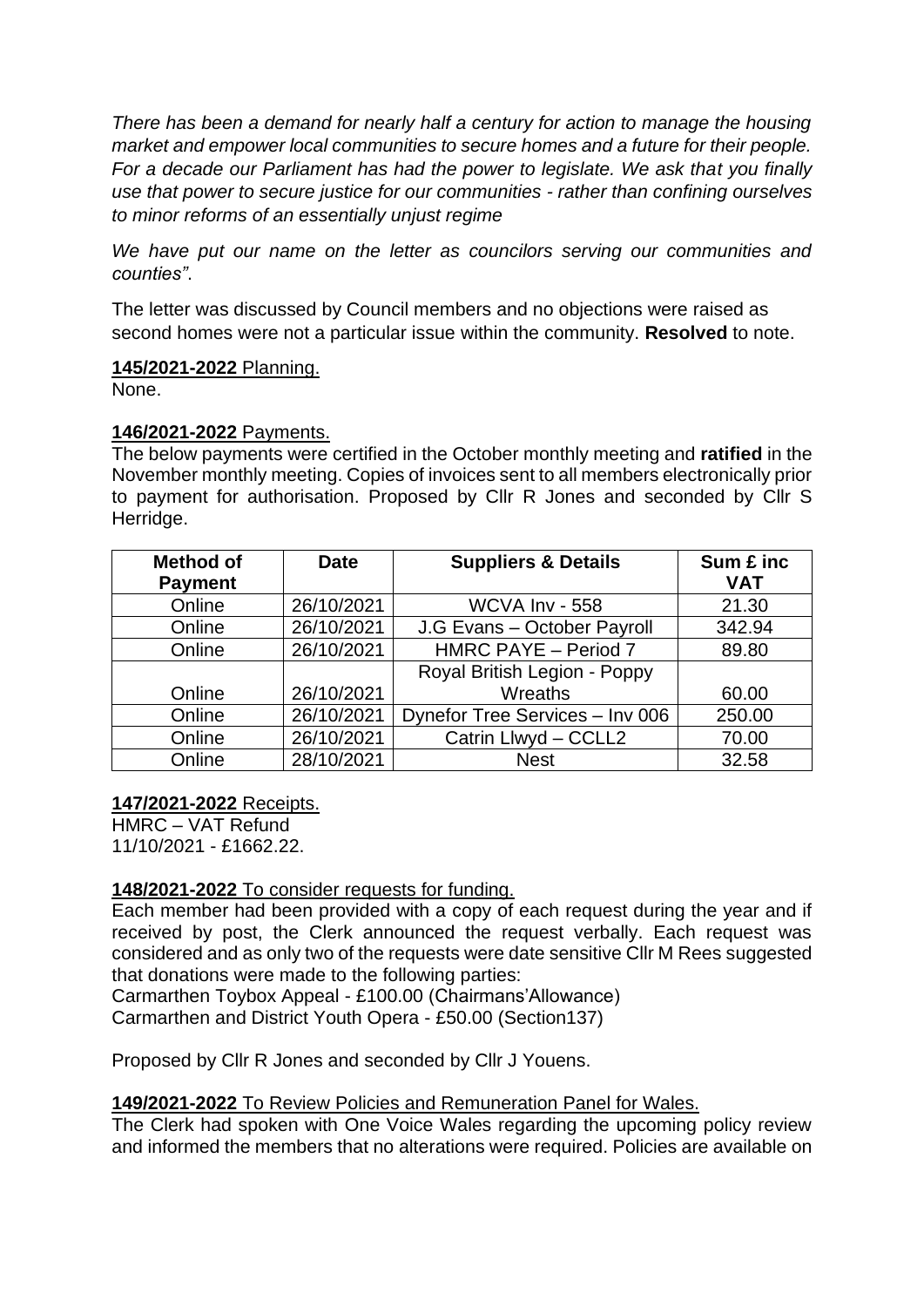the Llanddarog Community Council website**.** Proposed by Cllr R Jones and seconded by Cllr S Herridge.

**Independent Remuneration Panel for Wales** – A discussion was held on the 2021 - 2022 version of the Independent remuneration Panel for Wales document which was sent to all members on 15/02/2021.

| <b>Determination Number</b>                                                                                                                                                                                                                                                | <b>Is a Decision Required by Council</b>                                                                                  |  |
|----------------------------------------------------------------------------------------------------------------------------------------------------------------------------------------------------------------------------------------------------------------------------|---------------------------------------------------------------------------------------------------------------------------|--|
| 42 - All community and town councils                                                                                                                                                                                                                                       | No - the payment of £150 is mandated                                                                                      |  |
| must make available a payment to each                                                                                                                                                                                                                                      | for every member unless they advise                                                                                       |  |
| of their members of £150 per year as a                                                                                                                                                                                                                                     | the appropriate officer that they do not                                                                                  |  |
| contribution to costs and expenses.                                                                                                                                                                                                                                        | want to take it in writing.                                                                                               |  |
| 43 - Community and town councils in<br>Group A must make available an annual<br>payment of £500 each to a minimum of<br>1 and a maximum of 5 members in<br>recognition of specific responsibilities.<br>This is in addition to the £150 payment<br>for costs and expenses. | Yes – a council must decide how many<br>payments of £500 it will make $-$ to<br>between 1 and 5 members.                  |  |
| 44 - Community and town councils in<br>Groups B or C can make an annual<br>payment of up to £500 each to up to 5<br>members in recognition of specific<br>responsibilities. This is in addition to the<br>£150 payment for costs and expenses.                             | Yes $-$ it is optional to pay it for up to 5<br>members and, if it is paid, the amount<br>(up to £500) must be decided.   |  |
| 45 - Community and town councils can<br>make payments to each of their<br>members in respect of travel costs for<br>attending approved duties.                                                                                                                             | Yes – the payment of travel costs is<br>optional.                                                                         |  |
| 46 - If a community or town council<br>resolves that a particular duty requires<br>an overnight stay, it can authorise<br>reimbursement of subsistence expenses<br>to its members.                                                                                         | Yes – the payment of overnight<br>subsistence expenses is optional.                                                       |  |
| 47 - Community and town councils can<br>pay financial loss compensation to each<br>of their members, where such loss has<br>actually occurred, for attending<br>approved duties.                                                                                           | Yes - the payment of financial loss<br>allowance is optional.                                                             |  |
| 48 - Community and town councils can<br>provide a payment to the mayor or chair<br>of the council up to a maximum of<br>£1,500.                                                                                                                                            | Yes - the payment to a Civic Head is<br>optional.                                                                         |  |
| 49 - Community and town councils can<br>provide a payment to the deputy mayor<br>or deputy chair of the council up to a<br>maximum amount of £500.                                                                                                                         | Yes - the payment to a Deputy Civic<br>Head is optional.                                                                  |  |
| 50 - Members in receipt of a Band 1 or<br>Band 2 senior salary from a principal<br>council (that is Leader, Deputy Leader                                                                                                                                                  | No - Members in receipt of a Band 1 or<br>Band 2 senior salary from a principal<br>council (that is Leader, Deputy Leader |  |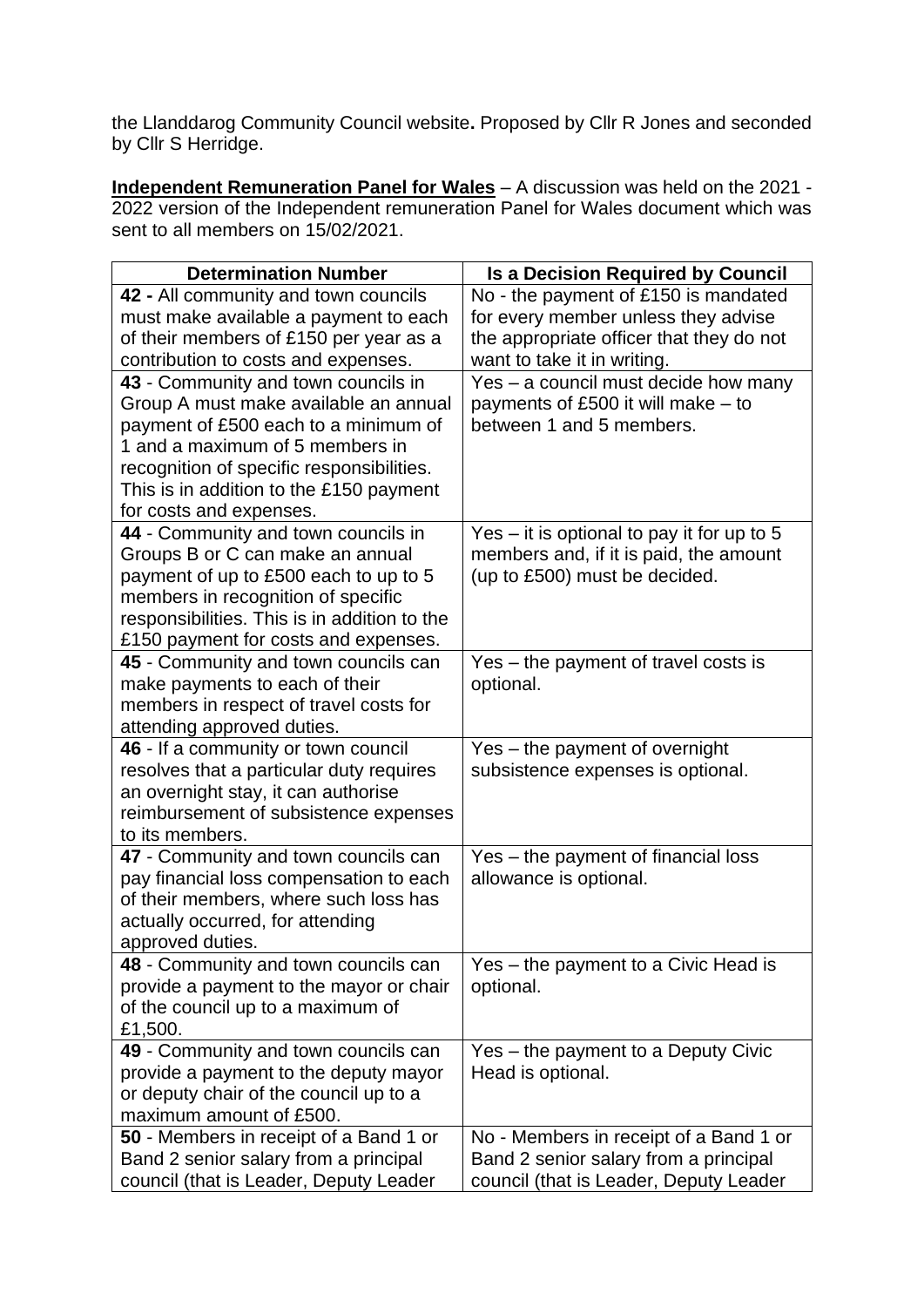| or Executive Member) cannot receive   | or Executive Member) can only receive     |
|---------------------------------------|-------------------------------------------|
| any payment from any community or     | travel and subsistence expenses and       |
| town council, other than travel and   | contribution towards costs of care and    |
| subsistence expenses and contribution | personal assistance; if they are eligible |
| towards costs of care and personal    | to claim, and wish to do so.              |
| assistance.                           |                                           |

Council members decided that no updates were required and to confirm the decision made in the November 2020 meeting on 11/11/2020. Proposed by Cllr R Jones and seconded by Cllr S Herridge.

### **150/2021-2022** To receive update regarding DFS sign at Lan Lucis Bridge.

County Cllr A Davies, Cllr Robert Jones and Cllr J Williams O.B.E met with Mr Andrew Morgan on 16/06/2021 to discuss the provision and location of a DFS sign on the section of road between Lan Lucis bridge and the dual carriageway off slip T junction in Porthyrhyd.

Mr Andrew Morgan reported that there was no convenient location to locate the sign between the T junction and Landeg Garage. The most convenient location available was on the grass verge adjacent to the Porthyrhyd village sign. The fact there was no convenient electrical supply available at that location meant that the DFS sign would be solar powered.

A solar powered DFS sign is more expensive than the DFS sign sited on the Drefach road but as in that case the cost would be split 50/50 between Carmarthenshire County Council and Llanddarog Community Council. There was no indication given as to when the sign would be installed but it would be prior to 31/03/2022 once the order was confirmed to Mr Andrew Morgan by the Clerk. **Resolved** to discuss in the September meeting on 08/09/2021.

Cllr R Jones reminded council members that an Email had been received from Mr Andrew Morgan (Traffic Engineer Carmarthenshire County Council) and that a visibility survey at Lan Lucis bridge was imminent. Cllr R Jones suggested that the result of the survey be analysed prior to any decision being made regarding the DFS sign and that the agenda item be deferred to the October meeting on 13/10/2021 as only five council members were present.

The following Email was received from Mr Andrew Morgan on 09/08/2021 and forwarded to all council members on 11/08/2021:

"I refer to previous correspondence regarding the above, and also to the recent site meeting at Porthyrhyd attended by myself, Cllr Ann Davies and community councillors John Williams and Robert Jones.

I can confirm that the estimated cost for the manufacture, erection and commissioning of one number solar powered 30mph driver feedback sign (DFS), at the location shown on the enclosed plan, will be in the region of **£2,769.00 + VAT**. This price includes the manufacture, erection and commissioning of the DFS sign as well as the cost of providing the necessary post and solar panel.

All future maintenance costs will also be borne by the County Council.

Therefore, I would be grateful if you could confirm in writing whether your community council is willing to pay for 50% of the cost of the scheme, which would be **£1,384.50 + VAT**. The County Council would then pay the remaining 50% of the cost of the works. This scheme could then be carried out within this financial year 2021/22.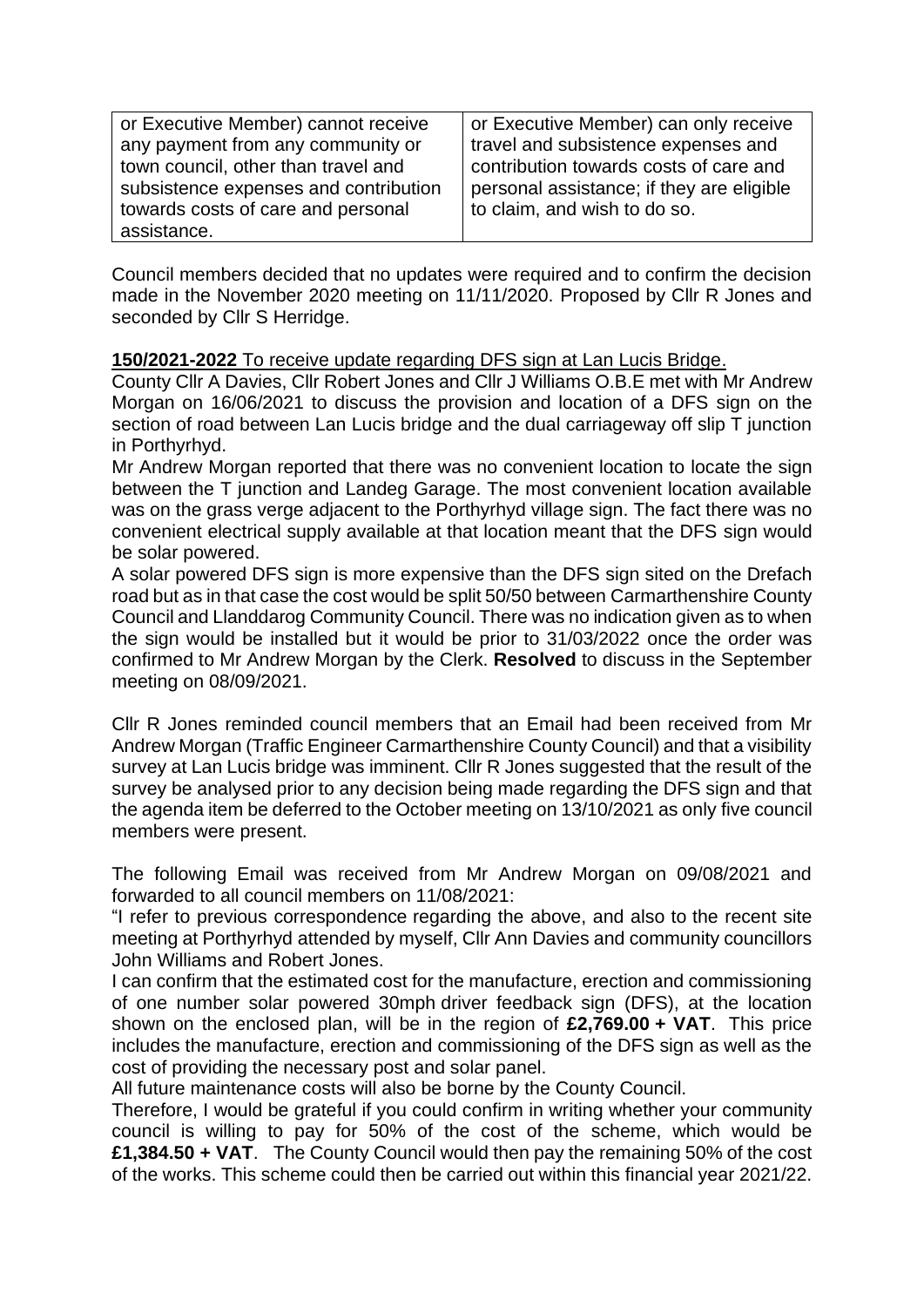With regards to the request for double white lines to be provided at this location, I would inform you that I have arranged for a forward visibility survey to be carried out to ascertain whether a system of double white lines on both approaches to the bridge is justified. Once this survey has been carried out and the results have been analysed, I will then arrange for a red coloured banding to be provided on the approaches to the bridge as agreed at the site meeting, with either the existing centre line or the double white line road markings to be provided, depending on the results of the survey."

**Resolved** for the Clerk to contact Mr Andrew Morgan for an update on the visibility survey.

The following Email was received from Mr Andrew Morgan on 28/09/2021 and forwarded to all council members:

"The survey is due to be carried out on Monday  $11<sup>th</sup>$  October 2021. I shall therefore update you after the results of the survey have been analysed and a decision has been made".

**Resolved** to defer the matter until the November meeting on 10/11/2021.

The following email was received from Mr Andrew Morgan on 09/11/2021 and forwarded to all council members.

"Just to confirm that the forward visibility survey has been carried out at this location. I am pleased to confirm that the criteria have been met for the introduction of a short length of double White lines, either side of the bridge, which was the initial request at the site meeting back in the summer. Has the community council had an opportunity yet to consider my e mail dated 9<sup>th</sup> August 2021(copy enclosed), regarding the costs associated with a new DFS sign, which was also discussed at the site meeting".

The update was discussed by all council members, and it was decided to accept the proposal of arranging a red coloured banding to be provided on the approaches to the bridge as agreed at the site meeting, with the double white line road markings to be provided. It was decided to delay the installation of the DFS sign for the time being to clarify the effect of the above decision. Proposed by Cllr R Jones and seconded by Cllr S Herridge. **Resolved** for the Clerk to arrange with Mr Andrew Morgan.

## **151/2021-2022** To discuss the Queen's Platinum Jubilee Beacon 02/06/2022**.**

County Cllr A Davies reported that she had suggested to Llanarthne Community Council about approaching the National Trust to see if they want to organise a beacon in Paxton's Tower. County Cllr A Davies also suggested the potential use of the tower at Llanddarog Church to aid in the celebrations. Council members discussed the suggestions and agreed to ask the Clerk to contact the National Trust to discuss the matter. **Resolved** for the Clerk to contact the National Trust and place on the agenda for the November meeting on 10/11/2021.

The Clerk emailed the National Trust on 19/10/2021, asking them to consider the suggestion and reply with their thoughts prior to the November meeting on 10/11/2021.

No reply has been received and after a conversation with Mrs Jayne Henshaw from the National Trust, she informed the Clerk that discussions were taking place regarding the council's suggestion, and they would be in contact in due course.